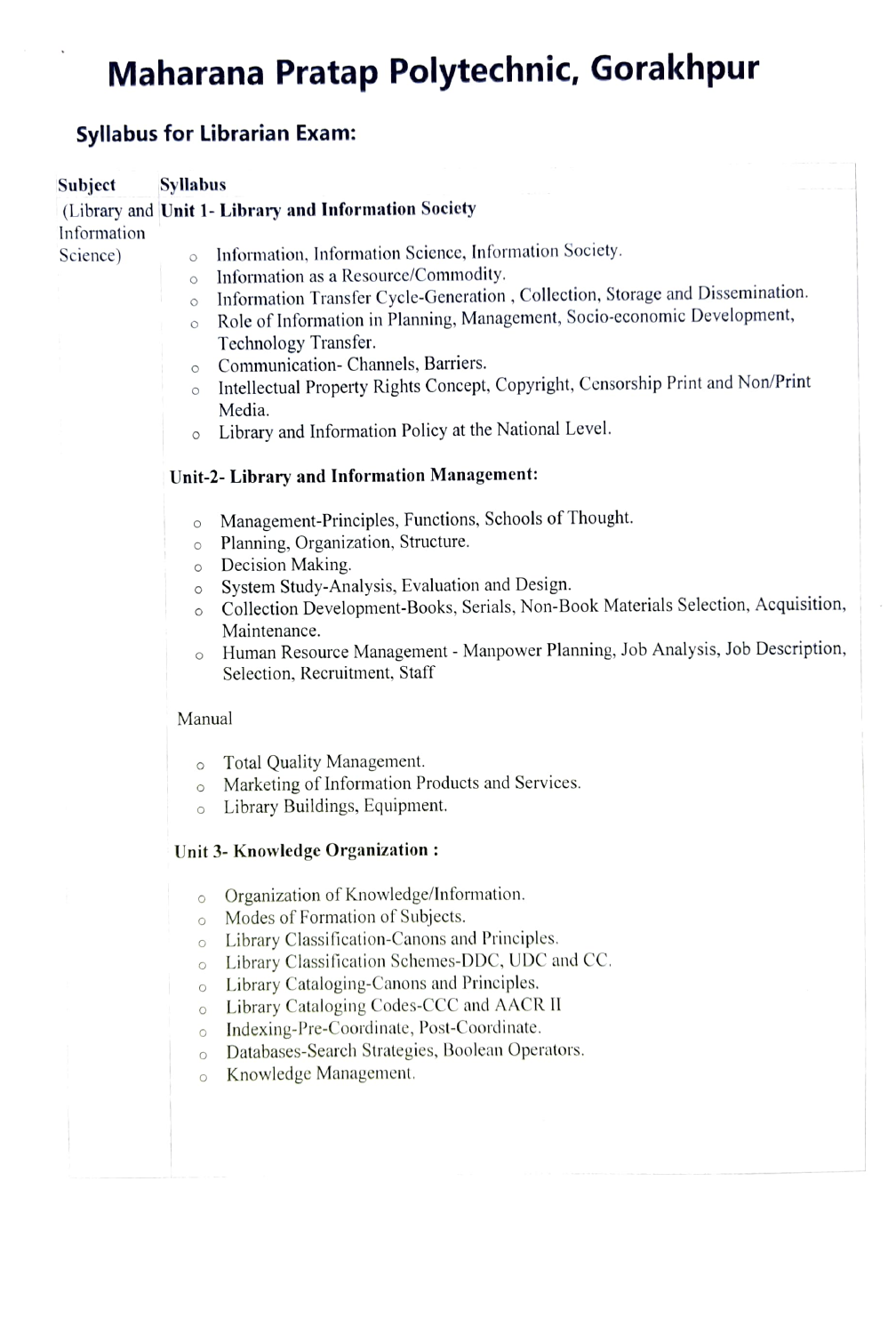#### Unit 4- Professional Aspects of Library and Information Science:

- Historical Development of Libraries in India.  $\circ$
- o Committees and Commissions of Libraries in India.
- o Library Legislation and Library Acts in Indian States.
- o Laws of Library Science.
- o Professional Associations Local, National and International.
- o Role of agencies such as UGC, RRRLF and UNEScO in the promotion and development of Libraries in India.
- o Library and Information Science Education-Problems and Prospects in India.
- o Public Relations and Extension Activities for Library and Information Professionals.

#### Unit 5- Information Sourees:

- o Information Sources- Nature, Characteristics, Types and Formats.
- o Sources of Information- Primary, Secondary, and Tertiary, Documentary and Non-Documentary.
- Reference Sources-Bibliographical, Biographical, Educational, Language,  $\circ$ Geographical and Current.
- Electronic Information Resources-Subject Gateways, Web Portals, Bulletin Boards,  $\circ$ Discussion Forums.
- o Social Media- Facebook, Twitter, Instagram, Youtube, Etc.
- Databases-Bibliographic, Numeric, Full Text, Multimedia; Open Access Databases, Etc.
- o Institutional and Human Resources.

#### Unit 6- Information Systems, Products and Services:

- National Information Systems and Networks: NISCAIR, DESIDC, SENDOC, ENVIS,  $\circ$ INFLIBNET, DELNET, NICNET, ERNET, National Knowledge Network (NKN), Biotechnology Information System (BIS) and others.
- o International Information Systems and networks: INIS, AGRIS, INSPEC, MEDLARs, BIOSIS, ERIC, Patent Information System (PIS), Biotechnology Information System (BIS) and others.
- o Library Resource Sharing and Library Consortia-National, International, Institutional.
- o Alerting Services-CAS, SDI, Inter Library Loan and Document Delivery Services.
- o Web Based Library and Information Services and Tools.

#### Unit 7-Types of Libraries and Information Systems:

- Academic Library and Information System.  $\circ$
- o Public Library and Information System.
- o Special Library and Information System.
- o Health Science Library and Information System.
- o Agricultural Library and Information System.
- Engineering and Technological Library and Information System.  $\circ$
- Archive, Museums and Oriental Libraries.  $\circ$
- Information Services and Systems for Persons such as Children, Women, and  $\circ$ Differently Abled Persons.